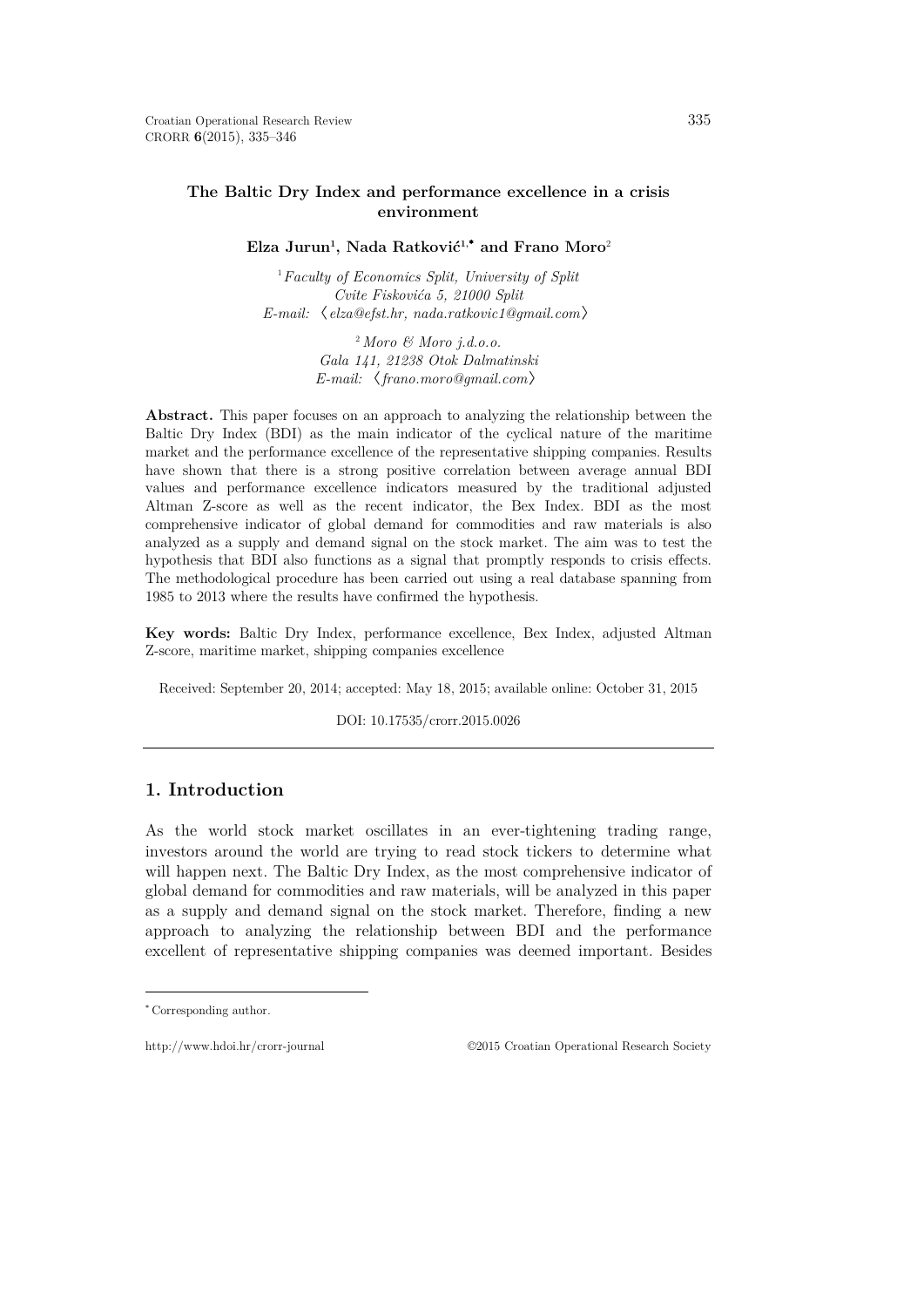the traditional indicator, the adjusted Altman Z-score of business performance will be further measured by a recent performance indicator – the Bex Index. The Bex Index has so far been applied solely to assessing production enterprises. In this paper, the Bex Index will be applied to the same data of shipping companies, to which the Z-score indicator was applied. If the adjusted Altman Z-score, the Bex Index and the BDI show the same trends in business performance for the selected sample of maritime companies, it could possibly lead to at least two very useful scientific conclusions. First, the contemporary indicator of business excellence – the Bex Index, just like the traditional Z-score, can be used for measuring the performance excellence of maritime companies, as used to be done by the Bex Index for production enterprises. Secondly, if the BDI increases in the period when both mentioned indicators indicate higher business excellence, and if its decrease follows a reduction of business success in the observed companies, the BDI can be used, among other things, as a supply and demand signal on the stock market. It is commonly known that the BDI is this very signal in a no crisis period, hence this paper aims to test the hypothesis that BDI as a signal also responds promptly to the effects of a crisis. Specifically, a high correlation between short-term (quarterly) average BDI values and a company's business excellence results indicates the possibility of a buying or selling signal for certain shares. This signal is even more indicative given that it occurs before the quarterly accounting reports for maritime companies.

This paper is organized as follows. After the introduction, the second part of the paper presents a theoretical background along with the history and meaning of the BDI Index, the performance excellence and methods used to measure it. The topic of the third section is the case study incorporating an appropriate methodology applied to a database on a chosen sample of maritime companies. The analysis procedure is comprehensive using the complete database on performance excellence indicators from accounting reports of the chosen maritime companies. The time horizons of the comparative BDI analysis are the years 1985 and 2013. The final section is dedicated to providing a conclusion.

### **2. Theoretical background**

The BDI is a leading indicator providing clear insight into global demand for commodities and raw materials. The fact that the BDI focuses on raw materials is important given that demand for raw materials provides a glimpse into the future. Producers buy raw materials when they want to build an increased number of finished goods and infrastructure. They cease buying raw materials when reaching excess inventory or halting infrastructure projects. More importantly, the index measures demand for shipping capacity against the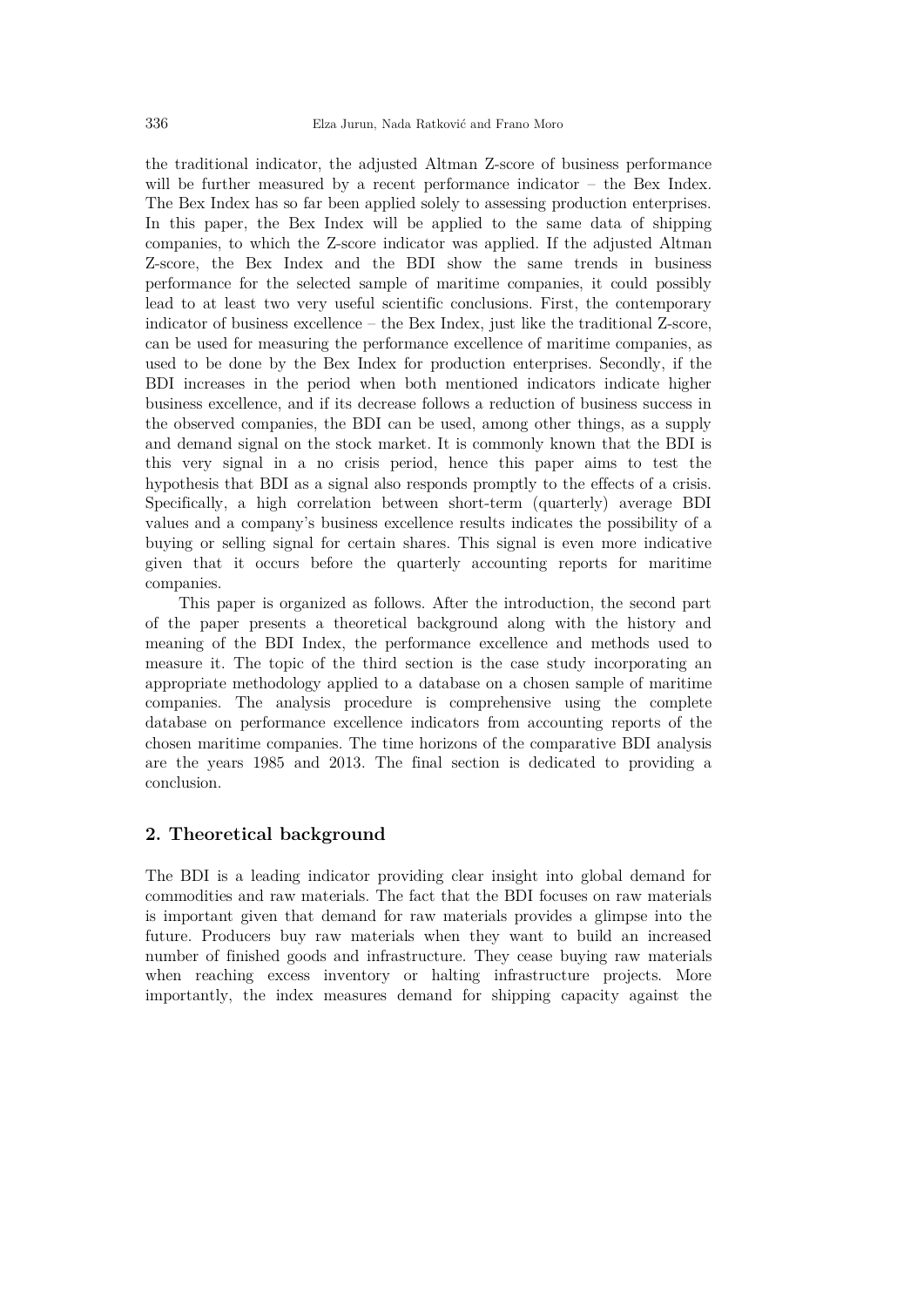supply of dry bulk carriers, thus providing a good approximation of global economic activity [11]. The BDI continues the established time series of the Baltic Freight Index (BFI), which was introduced in 1985. The BDI is not the only dry bulk index available; however, it seems to be the most comprehensive [18].

The Baltic Exchange has a long history dating back to 1744, when it was first established through casual conversations between merchants and ship captains at the Virginia and Baltick Coffee House in Threadneedle Street, London [5]. In 1985, the Baltic Exchange launched the BDI as a general indicator of shipment rates for dry bulk cargoes. The BDI provides an assessment of the price of moving major raw materials by sea. Taking in account 26 major shipping routes measured on a time charter and voyage basis, the index covers: (1) Capemax  $(10$  percent of the global fleet), ships that can carry  $100,000 +$  dead weight tons of cargo and are too big to pass through the Panama Canal; (2) Panamax (19 percent of the global fleet), ships that can carry 60,000-80,000 dead weight tons of cargo and can barely fit through the Panama Canal; (3) Handymax, and (4) Supramax (37 percent of the global fleet), ships that can carry 45,000-59,000 dead weight tons of cargo; (5) Handysize (34 percent of the global fleet), ships that can carry 15,000-35,000 dead weight tons of cargo [18].

The BDI is also a compelling indicator as a simple, real-time indicator that is difficult to manipulate. Some economic indicators, like unemployment rates, inflation indexes and oil prices, can be difficult to interpret because they can be manipulated or influenced by governments, speculators and other key players [13]. The BDI, on the other hand, is difficult to manipulate as it is driven by clear forces of supply and demand.

The BDI is affected by the supply of ships available for shipping materials around the globe. This supply is difficult to manipulate or distort, as it takes years to build a new ship that could be put into service to increase supply, and it would cost far too much to leave ships empty in an attempt to decrease supply.

The index is also affected by demand from commodity buyers who need raw goods for production. Demand is difficult to manipulate or distort, as it is calculated solely on the basis of those who have placed orders for shipping raw goods. Going back thirty years ago, let's look and analyze the basic trends of BDI movements in the period before the great economic crisis. Introduced in 1985, the BDI first and foremost is a measure of global shipping rates of dry bulk goods, mostly consisting of vital raw materials used in the creation of other products. However, it is also a measure of demand for the said materials in comparison to previous months and years.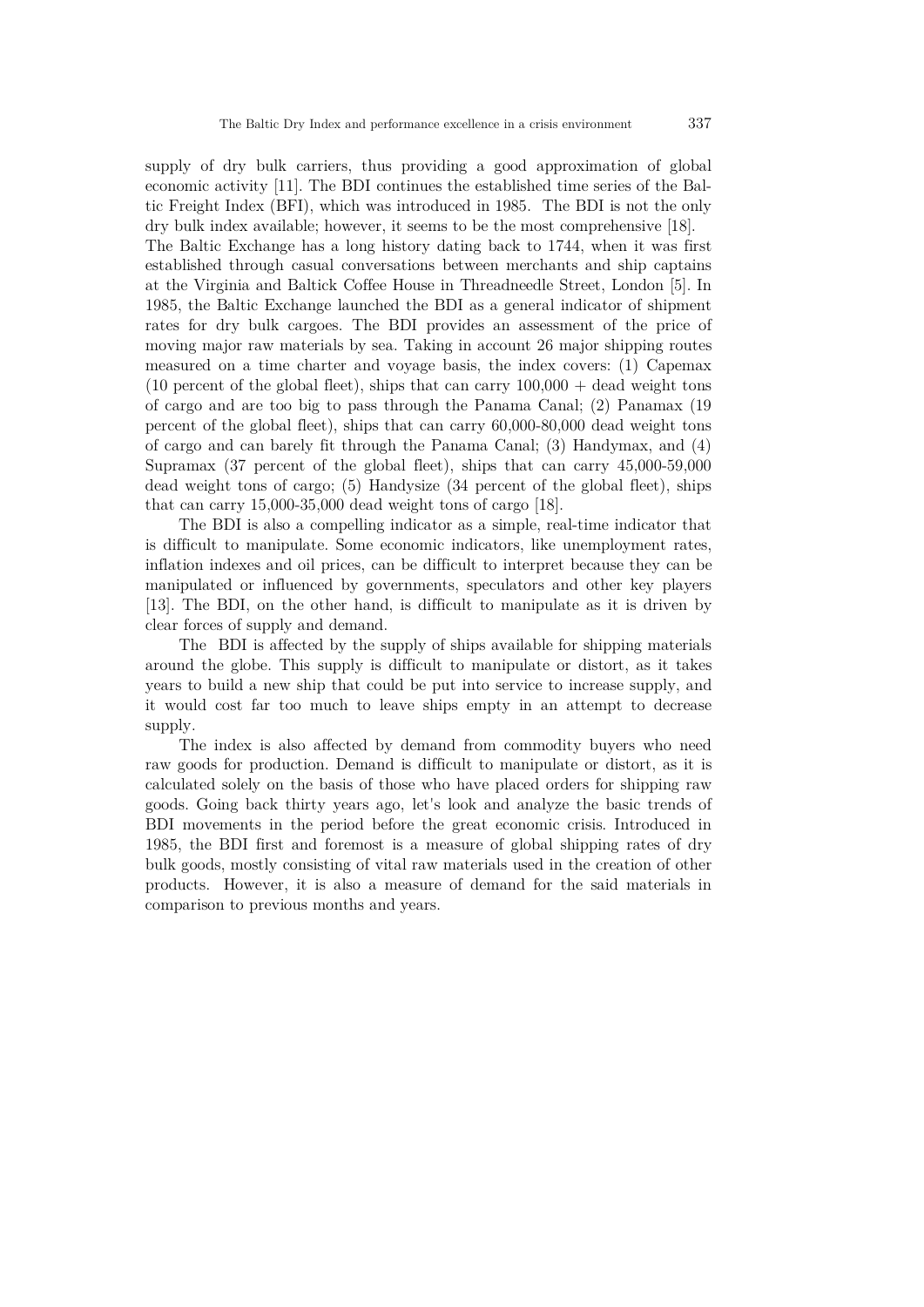

Figure 1: BDI movement from 1985 to 2013

In late 1986, for instance, the BDI fell to its lowest level on record, then, began its slow crawl toward a moderate recovery, just before the Black Monday crash of 1987[19]. From 2001 to 2002, a similar sharp collapse in the BDI preceded a progressive drop in the Dow of around 4000 points, ending in a highly suspect (Fed engineered) illegitimate recovery.

In 2008, the index fell to near record lows once again just before the derivatives and credit crisis hit stocks full force. To imply that the BDI is not a useful measure of future economic trends seems like an astonishingly ignorant proposition when one examines its very predictable behavior just before major financial downturns. On 20 May 2008, the index reached its record high level since its introduction in 1985, reaching 11,793 points. Half a year later, on 5 December 2008, the index had dropped by 94%, to 663 points, the lowest since 1986, though by 4 February 2009 it had recovered a little lost ground, back to 1,316.

These low rates moved dangerously close to the combined operating costs of vessels, fuel, and crews. By the end of 2008, shipping times had been already increased by reduced speeds to save fuel consumption, but lack of credit meant the reduction of letters of credit, historically required to load cargoes for departure at ports.

Debt load of future ship construction was also a problem for shipping companies, with several major bankruptcies and implications for shipyards. This, combined with the collapsing price of raw commodities created a perfect storm for the world's marine commerce. During 2009, the index recovered as high as 4661, but then bottomed out at 1043 in February, 2011, after continued deliveries of new ships and flooding in Australia. Though rebounding to 2000 on 7 October, by 3 February 2012, the index made a new multi-decade low of 647 on a continued glut of dry bulk carriers and decreases in orders of iron and coal.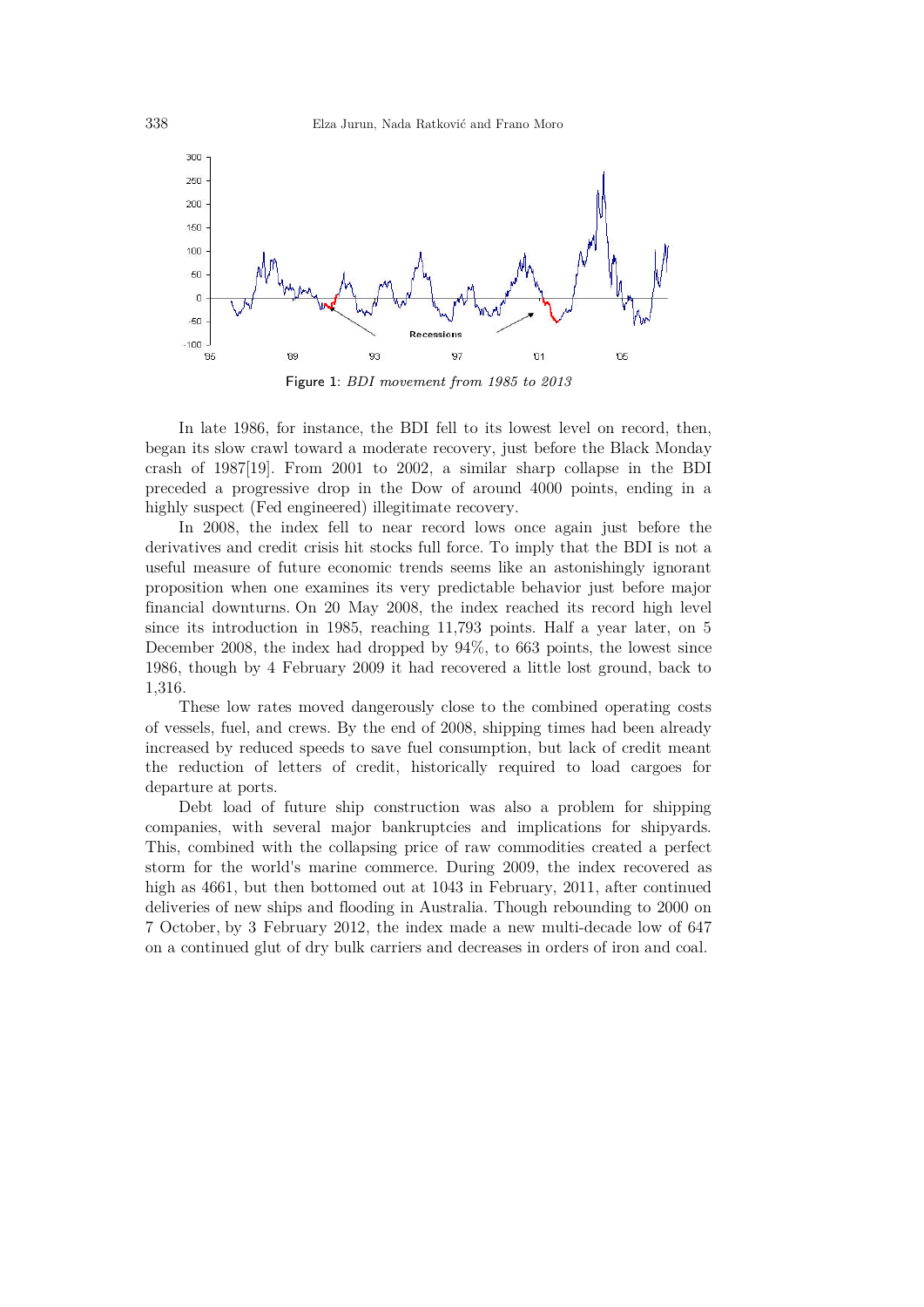

Figure 2: BDI movement from 1985 to 2014

The above graph underlines that the BDI has been very volatile in recent years, particularly between 2005 and 2009 when it behaved as a bubble. The main driver of this surge was linked to commodity prices, particularly oil. The index then plummeted back to historical levels and has remained weak in spite of a recovery in global trade. A main reason is that many ships were ordered during the "bubble years" and have entered the market, providing capacity growth above demand growth [15]. In recent days, BDI movement analysis leads to the conclusion that BDI is collapsing, reaching some of its lowest value in the history of monitoring. Though rebounding to 2000 on 7 October, by 3 February 2012, the index reached a new multi-decade low of 647 on a continued glut of dry bulk carriers and decreases in orders of iron and coal [17].



Figure 3: BDI movement from July 2008 to March 2014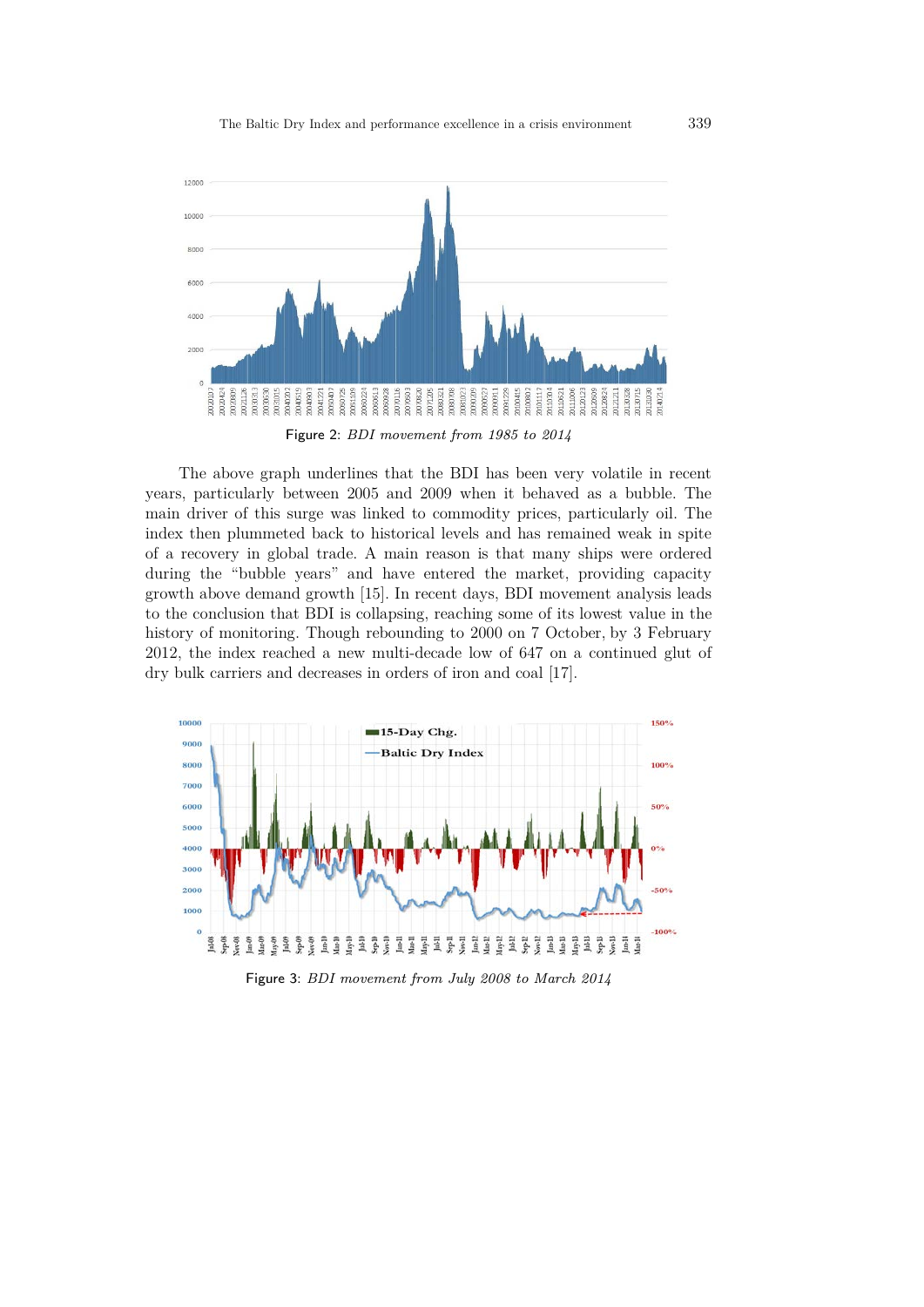The figure above vividly and graphically represents that something extreme is occurring in the cost of shipping dry bulk around the world. The year 2014 is witnessed the biggest drop in price (a typical seasonal pattern) at the start the year since records began [11].

### **3. Performance excellence methodology**

Performance excellence is defined by different authors in different ways in accordance with target and purposes. For the purpose of this research, the authors estimated maritime company performance excellence using the traditional performance indicator – the adjusted Altman Z-score as well as one of the recent indicators – the Bex Index.

#### **3.1. Business Excellence Model**

The Business Excellence Model, otherwise known as the BEX index, represents models based on balance indicators developed for the capital market in Croatia. The model enables a fast and simple evaluation of a company's solvency [7].

The BEX index is calculated using the following formula:

$$
BEX = 0.388 \, \text{ex}_1 + 0.579 \, \text{ex}_2 + 0.153 \, \text{ex}_3 + 0.316 \, \text{ex}_4,\tag{1}
$$

where,

 $Ex_1$  – Earnings before Interest and Taxes/Total Assets

 $Ex_2$  – Net Profit /Equity Capital x capital price

 $Ex_3$  – Net Working Capital /Total Assets

 $Ex_4 - 5$  x (Net Profit +Depreciation + Amortization) /Total Debt

and can be extended as  $BEX = 0.388$  x  $EBIT / Total Assets + 0.579$  x Net Operating Profit /Equity Capital x capital price  $+0.153 \times$  Net Working Capital /Total Assets  $+$  0.316 x 5 x (Net Profit +Depreciation + Amortization) /Total Debt

Companies with a BEX greater than 6.01 are classified as world class companies, excellent is between 4.01 and 6.00 and a candidate for world class, between  $2.01 - 4.00$  is very good,  $1.01 - 2.00$  is good,  $0.00 - 1.00$  lies in a borderline area, and companies with the BEX index lower than 0 as companies facing a jeopardized existence.

The original formula was changed in 2008, when [7] had its parameter  $Ex_2$ – net profit replaced with net operating profit. Further adjustment was made providing correction for a avoiding revaluation effect in 2011. [8] BEXR  $= 0.388$ x (EBIT + Rp) / (Total Assets - Rr - Dt) +  $0.579$  x (Net Operating Profit +  $RAp$ ) / (Equity Capital – Rr) x capital price  $+$  0.153 x Net Working Capital /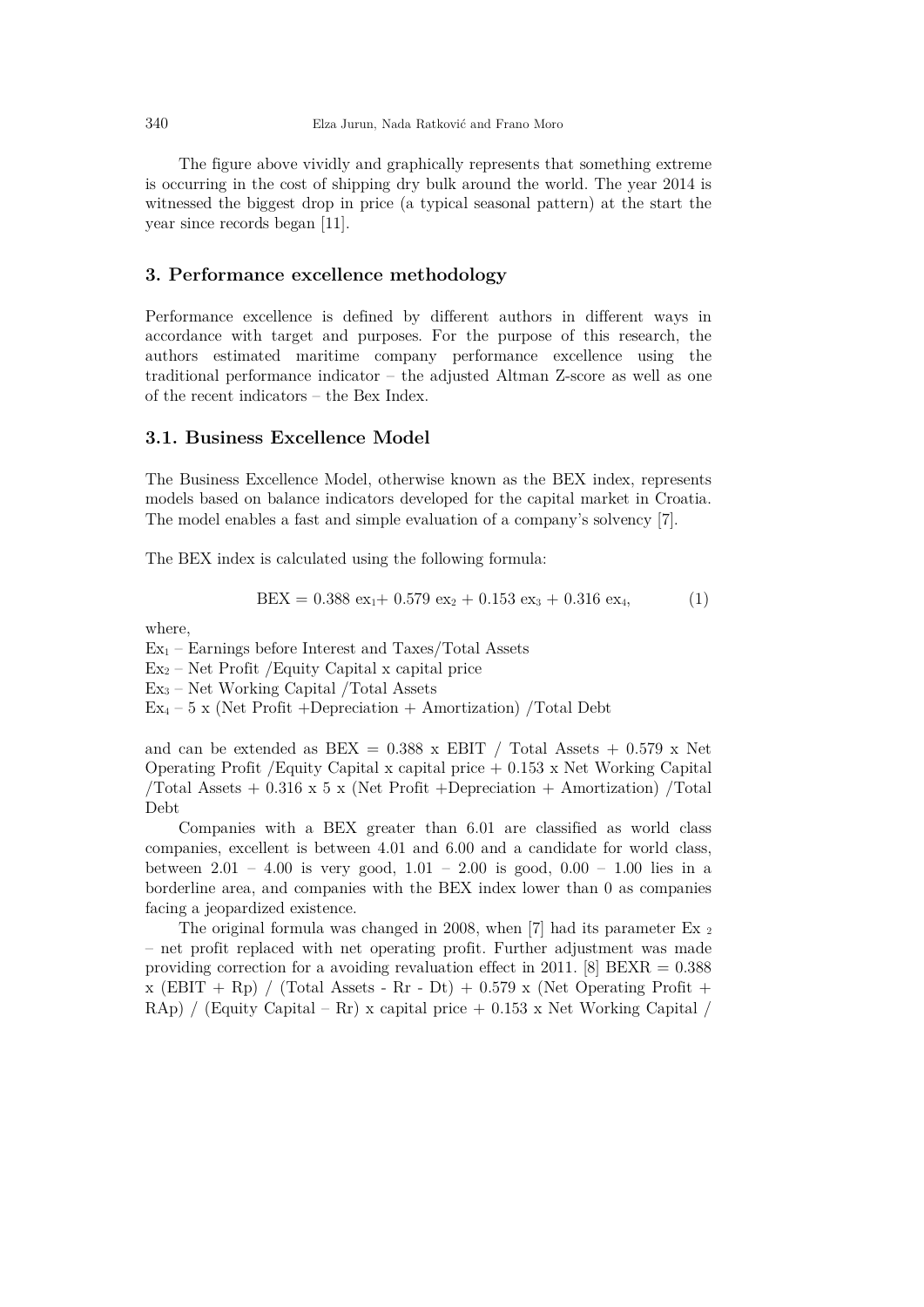(Total Assets - Rr – Dt) + 0.316 x 5 x (Net Profit +Depreciation + Amortization) / (Total Debt – Dt)

where,

Rp – revaluation reserves transformed into retained earnings Rr - revaluation reserves Dt – deferred taxes on profit RAp – revaluation reserves from depreciation transformed into retained earnings

## **3.2. Adjusted Altman Z-score**

The Altman Z-score is a statistical tool used to measure the likelihood of a company going bankrupt. Although Altman devised the Z-score in the 1960s, the notion of trying to predict which companies would fail was far from new at that time. However, Altman added a statistical technique called multivariate analysis to the mix of traditional ratio-analysis techniques, and this allowed him to consider not only the effects of several ratios on the "predictiveness" of his bankruptcy model, but to consider how those ratios affected each their usefulness in the model. The standard Z-score determines how likely a company is to fail. The formula does this by evaluating seven simple pieces of data, all of which should be available in the company's public disclosure.

The formula for the Z-score (which incorporates those seven simple pieces of data) is:

*Z-score* = ([*Working Capital* / Total Assets] *[x](http://www.investinganswers.com/financial-dictionary/stock-market/x-6392)* 1.2) + ([*Retained Earnings* / Total Assets] x 1.4) + ([*Operating Earnings* / Total Assets] x 3.3) + ([*Market Capitalization* / Total Liabilities]  $x(0.6) + (Sales / Total Assets] x(1.0)$  [1].

In general, the lower the score, the higher the chance of bankruptcy. For example, a Z-score above 3.0 indicates financial soundness; below 1.8 suggests a high likelihood of bankruptcy. In 2002, Altman advocated a revised Z-score formula for private companies.

In this paper, the Altman performance excellence methodology adjusted for nonmanufacturing firms has been applied. Altman originally developed the Zscore for manufacturers, primarily because those were the companies in his original sample. However, the emergence of large, public service companies prompted him to develop a second Z-score model for non-manufacturing companies.

The formula is essentially the same as before; it just excludes the last component (sales/total assets) given that Altman wanted to minimize the effects of manufacturing-intensive asset turnover.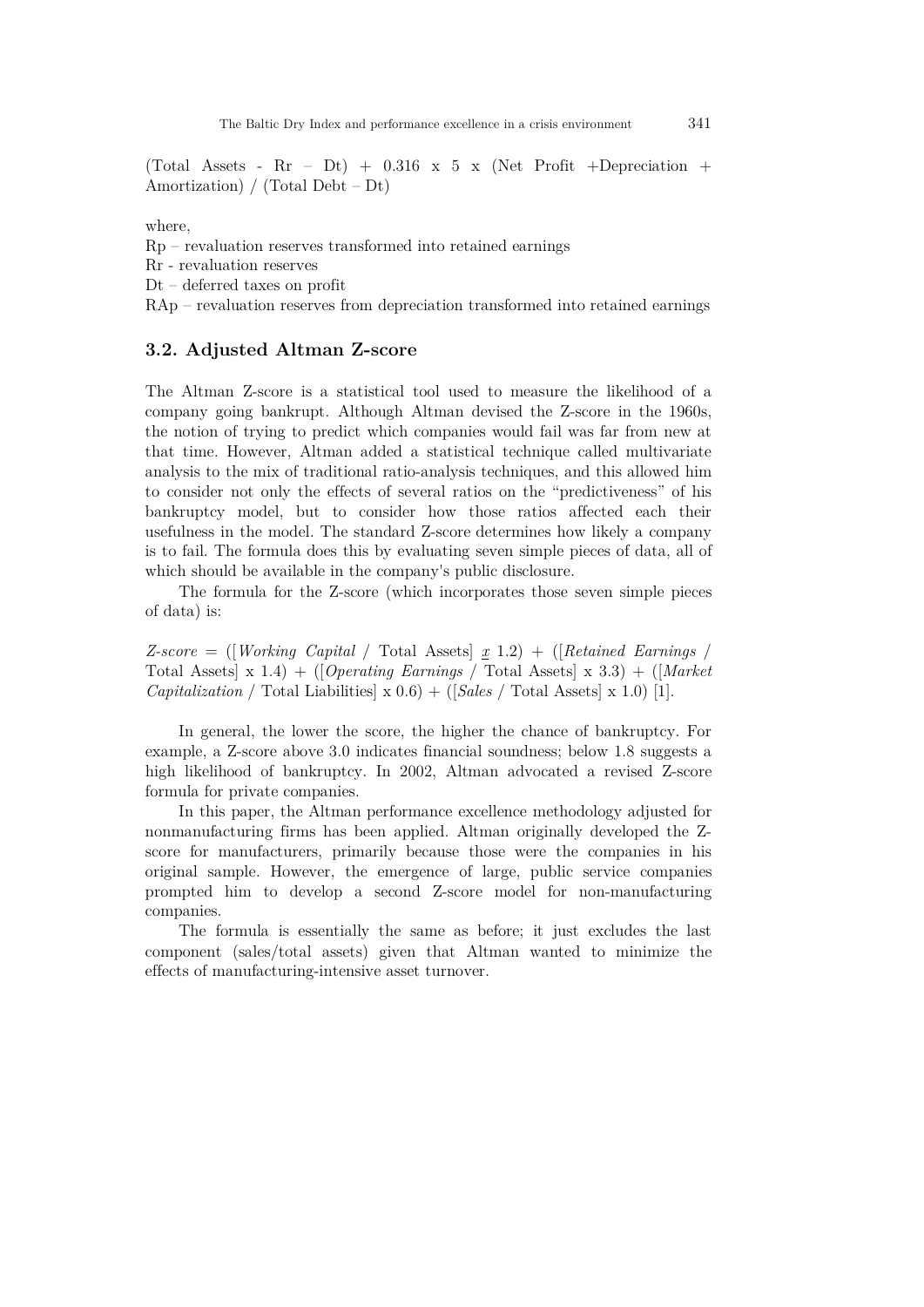Z-score estimated for non-manufacturers & emerging markets  $X_1 =$  (Current Assets – Current Liabilities) / Total Assets  $X_2$  = Retained Earnings / Total Assets  $X_3$  = Earnings Before Interest and Taxes / Total Assets  $X_4 =$  Market Value of Equity / Total Liabilities

Z-score bankruptcy model:

$$
Z = 6.56X_1 + 3.26X_2 + 6.72X_3 + 1.05X_4
$$
 (2)

Zones of discriminations:  $Z > 2.9$  -"Safe" Zone  $1.22 < Z < 2.9$  -"Grey" Zone  $Z < 1.22$  -"Distress" Zone [2].

#### **4. Results**

Analyzed results have been passed by a set of carefully selected shipping companies with hundreds of them operating in competition on the international bulk cargo market. Specifically, the authors have established the following minimum criteria for selecting a representative set of bulk carries in the statistical sample.

The first requirement is that maritime companies should possess a similar structure of their fleet and further, similar fleet structure dimensions.

The second requirement is that shipping companies should have the biggest share of ships for transporting bulk cargo, i.e. the shipping companies must have at least seventy percent of bulk carriers in their fleet. Hence, from the perspective of European shipping companies, Atlantska plovidba d.d. and Euroseas Ltd have been chosen in the representative sample, as well as the American company DryShips Inc. and two Asian shipping companies Courage Marine Group Limited and Malaysian Bulk Carriers Berhard Group (MBC Group). For each shipping company from the representative sample, the correlation between total annual revenue and BDI has been estimated.

The general conclusion is that there is a strong correlation between these two variables. As for the total annual shipping company revenue throughout the analyzed period, quarterly revenue movement has also been analyzed and correlated with the average BDI values.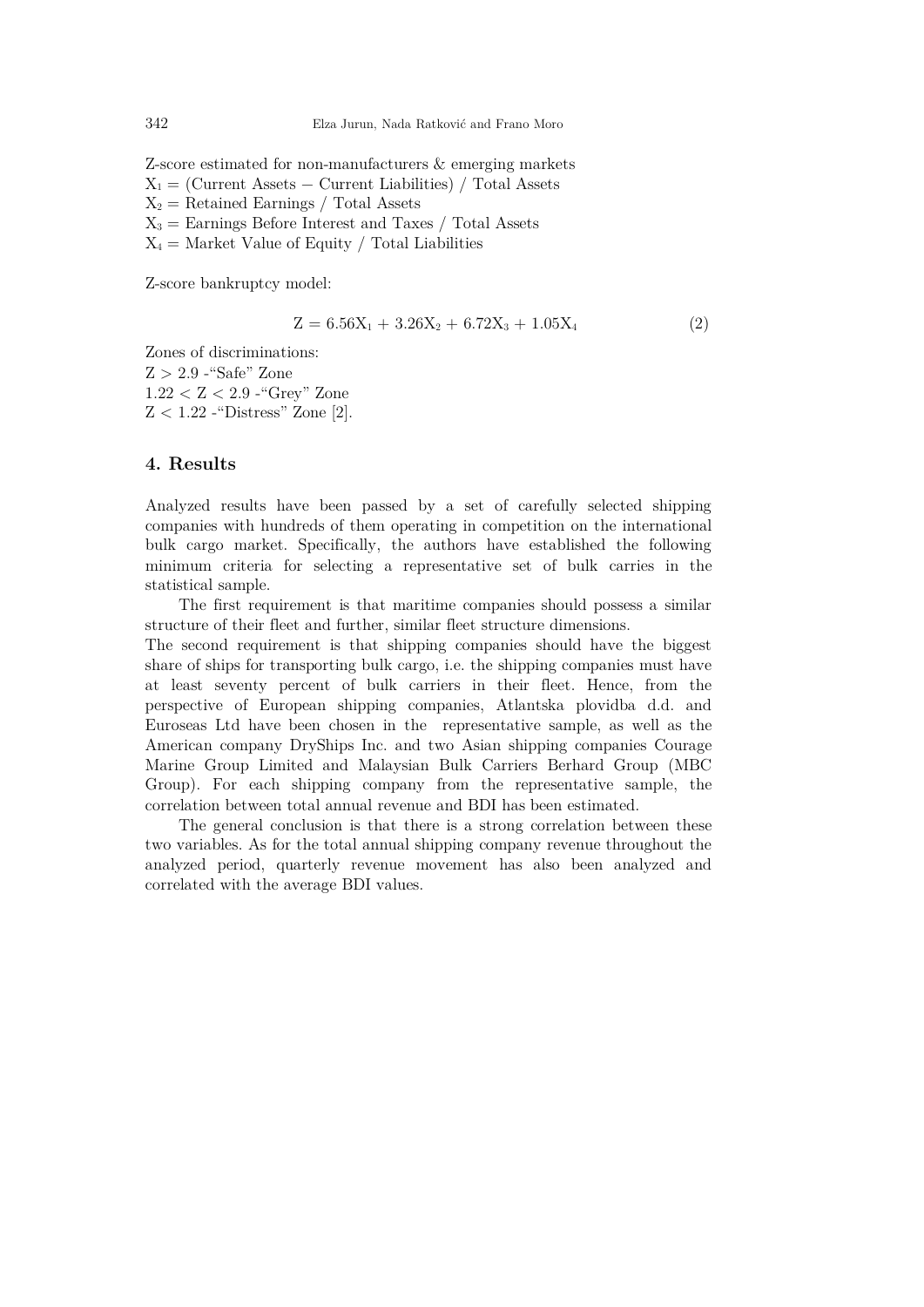| Year | Total annual revenue of<br>Atlantska plovidba d.d.<br>(u 000 kn) | Total annual revenue of<br>Courage Marine Group limited<br>(u 000 kn) | Average BDI<br>values |
|------|------------------------------------------------------------------|-----------------------------------------------------------------------|-----------------------|
| 2005 | 330591                                                           | 1228065                                                               | 3383                  |
| 2006 | 278322                                                           | 1159486                                                               | 3188                  |
| 2007 | 603823                                                           | 1365863                                                               | 7096                  |
| 2008 | 404941                                                           | 1453033                                                               | 3647                  |
| 2009 | 256224                                                           | 832263                                                                | 2622                  |
| 2010 | 409722                                                           | 927211                                                                | 2762                  |
| 2011 | 342345                                                           | 592582                                                                | 1548                  |
| 2012 | 287585                                                           | 515024                                                                | 923                   |
| 2013 | 102963                                                           | 589835                                                                | 1033                  |
|      | Correlation $r=0.8325$                                           | Correlation<br>$r = 0.8325$                                           |                       |

Table 1: Total annual revenues for chosen shipping companies and average BDI values from 2005 to 2013. Source: Financial reports and authors construction

Given the nature of this article, presenting all the processed data and results is not possible. However, the most important outcome is that these results also confirm the basic conclusion, which is a strong positive and statistically significant correlation between the average quarterly BDI value and the average quarterly revenue of each shipping company for the period 2005- 2013. By estimating and analyzing the link between performance excellence and BDI for each shipping company from a representative sample and for each year of the research period, the performance excellence has also been estimated using two indicators. One of them is the traditional indicator of business performance, i.e. the adjusted Altman Z-score, and the second is the recent Bex Index, both explained in the previous section.



Figure 4: Trend of Bex Index values from 2005 to 2013 for shipping companies from the representative sample. Source: Financial reports and authors construction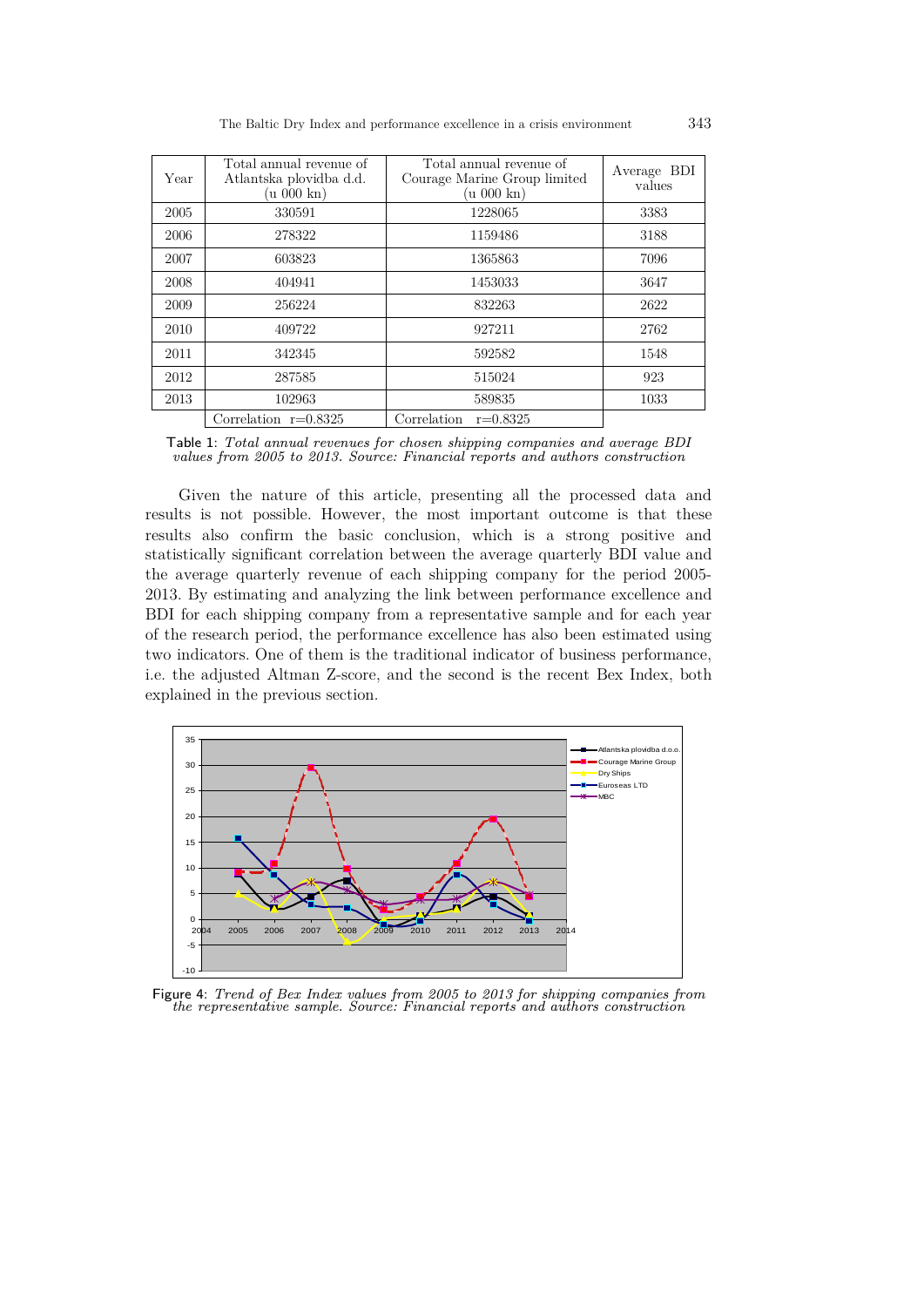In analyzing Figure 4, Figure 5 and Table 1, spotting the same direction and intensity of movement of both performance indicators and average annual BDI values for all the observed shipping companies throughout the research period is simple. As a contribution to the integrity of the methodological procedure, correlation analysis has been carried out using an estimation of coefficients. Pearson's linear correlation coefficients between the average, annual BDI values and the calculated performance excellence indicators values have been estimated.

For all shipping companies from the representative sample for the entire research period from 2005-2013, the estimated values of the Pearson's linear correlation coefficients vary from 0.81 to 0.88. Once again, this confirms the general conclusion of a strong positive correlation between average annual BDI values and the calculated performance excellence indicators. Specifically, all the mentioned correlations have Pearson coefficient values exceeding 0.8, and they are statistically significant at a 5 % level.

Over the last year, daily correlation has shown the following: the BDI index exhibits a significant positive correlation with changes in share prices of companies listed in the sector of the marine transportation market. Very low shipping freights are supported by the fact that the world economy has been in a crisis over the last fourth years. According to some announcements, the recovery of the world cargo market could occur within the next two years, but there are those who argue that the current poor state could last much longer, and this is the main reason for a low valuation of the companies listed in the marine transportation sector.



Figure 5: Trends for values of the adjusted Altman Z-score from 2005 to 2013 for shipping companies from the representative sample. Source: Financial reports and authors construction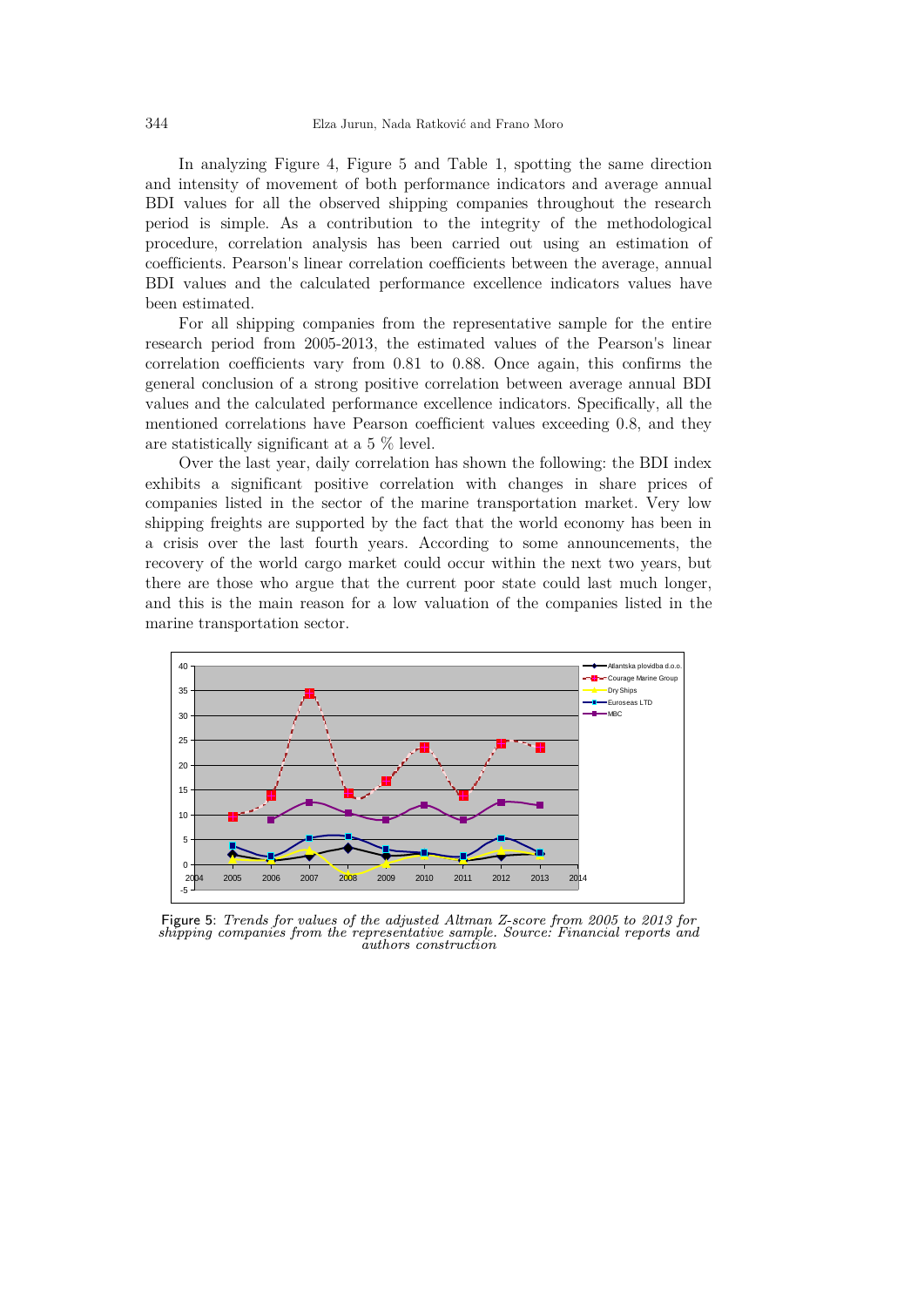#### **5. Conclusion**

This paper deals with a particular approach to analysing the relationship between BDI as the main indicator of the cyclical nature of the maritime market and the performance excellence of the representative shipping companies. The entire methodological procedure has been carried out using a real database related to shipping companies chosen for the case study. Specifically chosen were European, Asian and American shipping companies that possess at least seventy percent of the ships in their fleet for transporting bulk cargo, otherwise known as called bulk carriers, and those that have a similar fleet structure dimensions.

For the period from 1985 to 2013, the performance excellence of maritime companies has been estimated by two indicators. One of them is a traditional indicator of business performance called the adjusted Altman Z-score and the second is the recent Bex Index.

For the same research period, as the most comprehensive indicator of the global demand for commodities and raw materials, the BDI has been analyzed as a supply and demand signal on the stock market. It is commonly accepted that the BDI is just such a signal in a no crisis period, and the results of this paper confirm that the BDI, acting as a signal, also responds promptly to the effects of a crisis.

The general conclusion of this paper is that there is a strong positive and statistically significant correlation between average annual BDI values and the calculated performance excellence indicators. Moreover, in the case of a high correlation between short-term (quarterly) average BDI values and the business excellence results of companies, BDI values signal the opportunity of buying or selling certain shares. This signal is even more important as it occurs before the quarterly accounting reports of maritime companies.

During the observed time period, shipping companies from the representative sample had a different strategy in hedging BDI volatility. A possible area of future research could be discovering whether shipping companies with similar performance excellence indicators implement a similar strategy for hedging BDI volatility.

## **References**

- [1] Altman, E. I. (1968). Financial ratios discriminate analysis, and the prediction of corporate bankruptcy. Journal of Finance,  $23(4)$ ,  $589-609$ . doi:10.1111/j.1540-6261.1968.tb00843.x.
- [2] Altman, E. I., (2000). Predicting financial distress of companies: Revisiting the Zscore and Zeta models". Journal of Banking and Finance, July, 25–27.
- [3] Atlantska plovidba d.d., Dubrovnik, http://www.atlant.hr/ [Accessed on February 13, 2014].